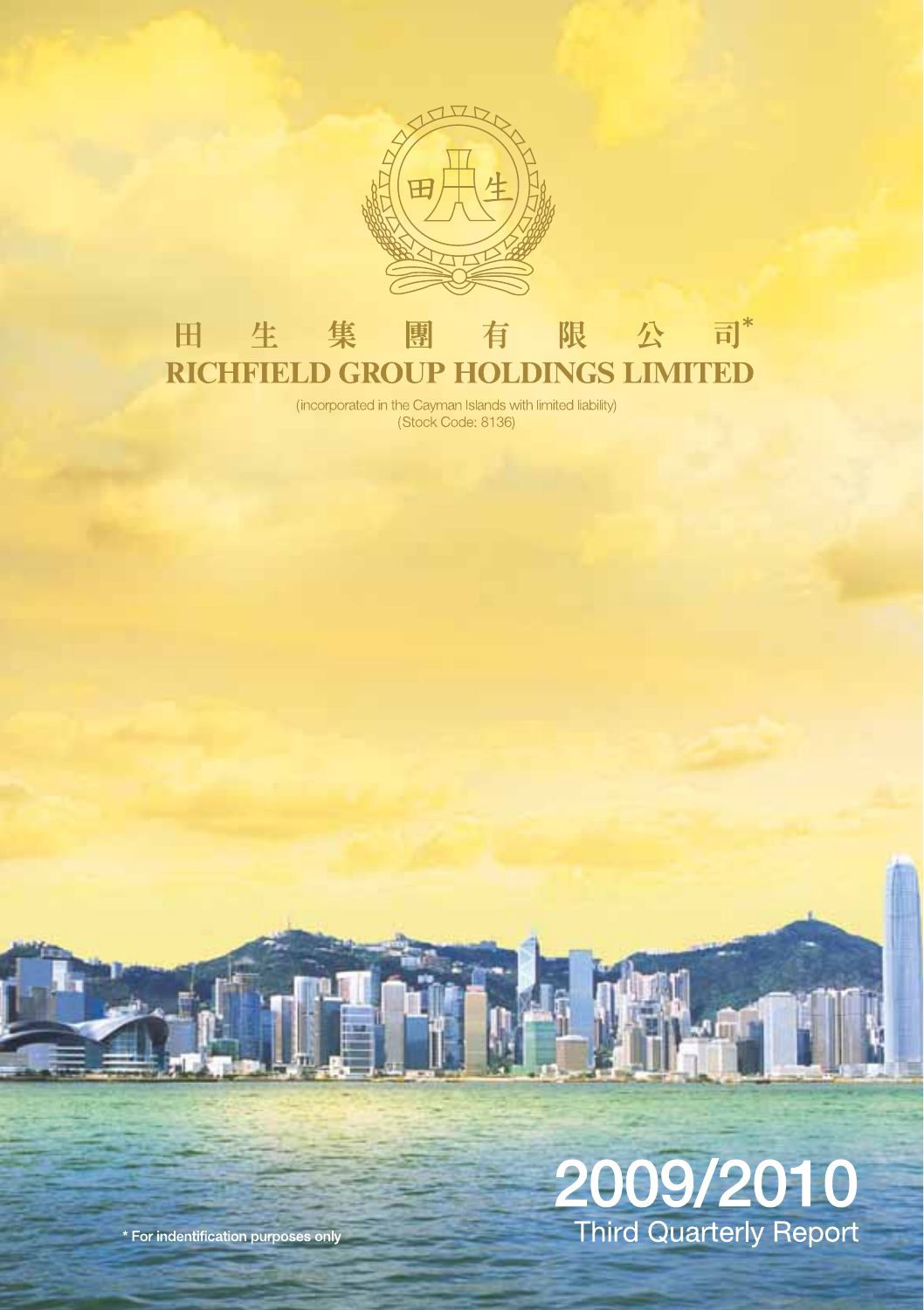#### **CHARACTERISTICS OF THE GROWTH ENTERPRISE MARKET ("GEM") OF THE STOCK EXCHANGE OF HONG KONG LIMITED (THE "STOCK EXCHANGE")**

**GEM has been positioned as a market designed to accommodate companies to which a higher investment risk may be attached than other companies listed on the Stock Exchange. Prospective investors should be aware of the potential risks of investing in such companies and should make the decision to invest only after due and careful consideration. The greater risk profile and other characteristics of GEM mean that it is a market more suited to professional and other sophisticated investors.**

**Given the emerging nature of companies listed on GEM, there is a risk that securities traded on GEM may be more susceptible to high market volatility than securities traded on the Main Board and no assurance is given that there will be a liquid market in the securities traded on GEM.**

Hong Kong Exchanges and Clearing Limited and the Stock Exchange takes no responsibility for the contents of this report, makes no representation as to its accuracy or completeness and expressly disclaims any liability whatsoever for any loss howsoever arising from or in reliance upon the whole or any part of the contents of this report.

This report, for which the directors of Richfield Group Holdings Limited collectively and individually accept full responsibility, includes particulars given in compliance with the Rules Governing the Listing of Securities on GEM of the Stock Exchange (the "GEM Listing Rules") for the purpose of giving information with regard to Richfield Group Holdings Limited. The directors, having made all reasonable enquiries, confirm that, to the best of their knowledge and belief: (1) the information contained in this report is accurate and complete in all material respects and not misleading; (2) there are no other matters the omission of which would make any statement in this report misleading; and (3) all opinions expressed in this report have been arrived at after due and careful consideration and are founded on bases and assumptions that are fair and reasonable.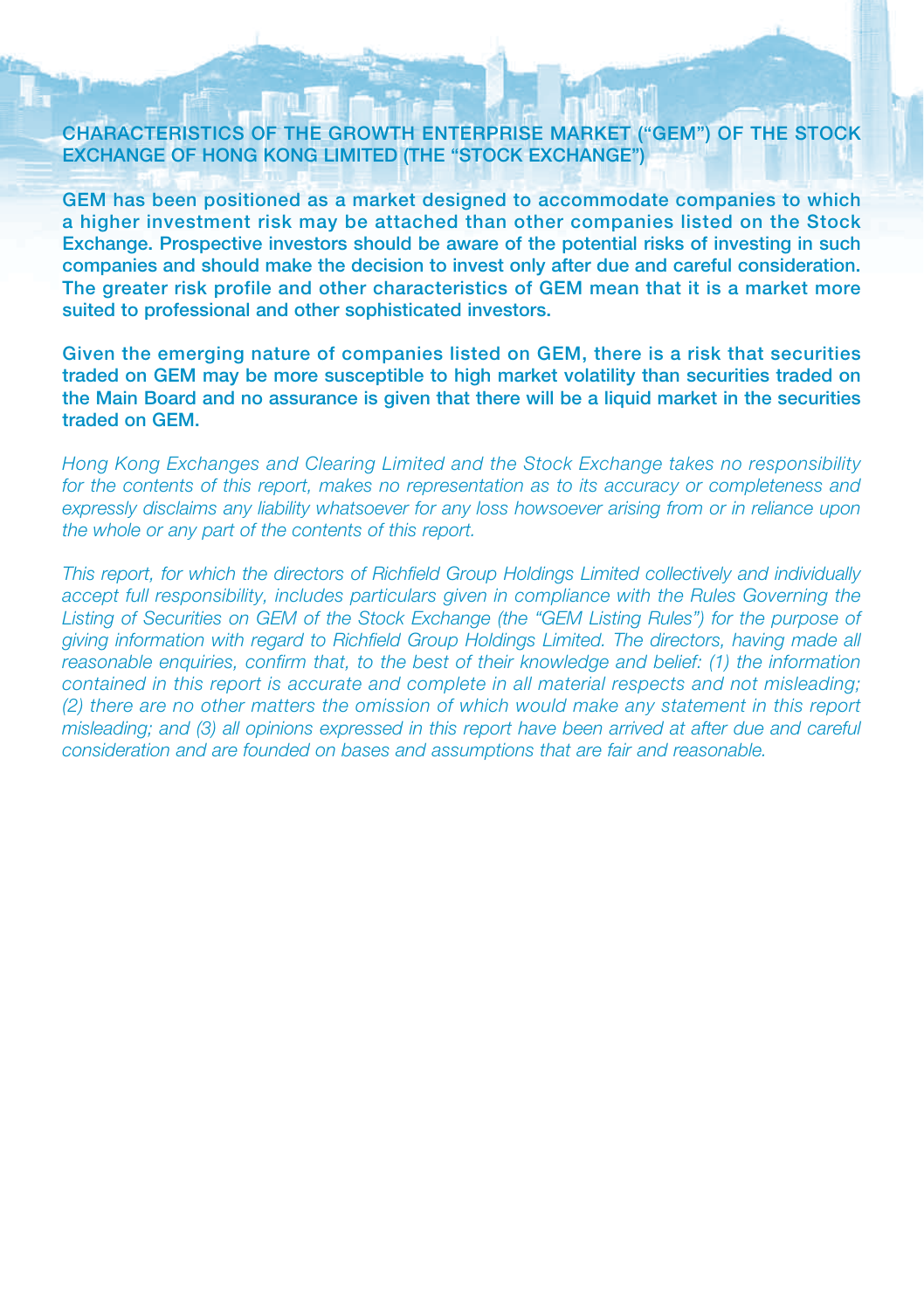### **THIRD QUARTERLY RESULTS**

The board of directors (the "Board") of Richfield Group Holdings Limited (the "Company") herein presents the unaudited consolidated results of the Company and its subsidiaries (collectively referred to as the "Group") for the three months and nine months ended 31 March 2010 together with the comparative unaudited figures for the corresponding periods in 2009 as follows:

### **UNAUDITED CONDENSED CONSOLIDATED INCOME STATEMENT**

For the three months and nine months ended 31 March 2010

|                                                                                                                 |                | Nine months ended<br>31 March          |                                        | Three months ended<br>31 March         |                                        |
|-----------------------------------------------------------------------------------------------------------------|----------------|----------------------------------------|----------------------------------------|----------------------------------------|----------------------------------------|
|                                                                                                                 | <b>Notes</b>   | 2010<br>(Unaudited)<br><b>HK\$'000</b> | 2009<br>(Unaudited)<br><b>HK\$'000</b> | 2010<br>(Unaudited)<br><b>HK\$'000</b> | 2009<br>(Unaudited)<br><b>HK\$'000</b> |
| <b>Continuing operations</b><br><b>REVENUE</b>                                                                  | 3              | 183,145                                | 44,502                                 | 52,604                                 | 4,854                                  |
| Cost of sales                                                                                                   |                | (72,084)                               | (27, 269)                              | (21, 023)                              | (7, 295)                               |
| Gross profit/(loss)                                                                                             |                | 111,061                                | 17,233                                 | 31,581                                 | (2, 441)                               |
| Other income<br>Selling and distribution expenses<br>Administrative expenses                                    | 3              | 1,238<br>(3, 394)<br>(21, 538)         | 2,883<br>(2, 337)<br>(17, 870)         | 407<br>(1, 921)<br>(3,253)             | 956<br>(1,016)<br>(7, 576)             |
| <b>OPERATING PROFIT/(LOSS)</b><br><b>Finance costs</b>                                                          |                | 87,367<br>(5)                          | (91)                                   | 26,814<br>(4)                          | (10,077)                               |
| PROFIT/(LOSS) BEFORE<br><b>INCOME TAX</b><br>Income tax expense                                                 | 4<br>5         | 87,362<br>(15, 100)                    | (91)<br>(1,673)                        | 26,810<br>(4,500)                      | (10,077)<br>1,313                      |
| Profit/(loss) for the period<br>from continuing operations<br><b>Discontinued operations</b>                    |                | 72,262                                 | (1,764)                                | 22,310                                 | (8, 764)                               |
| Profit for the period from<br>discontinued operations                                                           | 6              | 788                                    |                                        |                                        |                                        |
| PROFIT/(LOSS) ATTRIBUTABLE<br>TO OWNERS OF THE<br><b>COMPANY</b>                                                |                | 73,050                                 | (1,764)                                | 22,310                                 | (8, 764)                               |
| <b>DIVIDENDS</b>                                                                                                | $\overline{7}$ |                                        |                                        |                                        |                                        |
| <b>EARNINGS/(LOSS) PER SHARE</b><br><b>FOR PROFIT/(LOSS)</b><br><b>ATTRIBUTABLE TO OWNERS</b><br>OF THE COMPANY | 8              |                                        |                                        |                                        |                                        |
| <b>Basic</b><br>- Continuing operations<br>- Discontinued operations                                            |                | HK2.47 cents<br><b>HK0.02 cent</b>     | <b>HK(0.06)</b> cent                   | HK0.76 cent                            | <b>HK(0.30)</b> cent                   |
| <b>Diluted</b>                                                                                                  |                | N/A                                    | N/A                                    | N/A                                    | N/A                                    |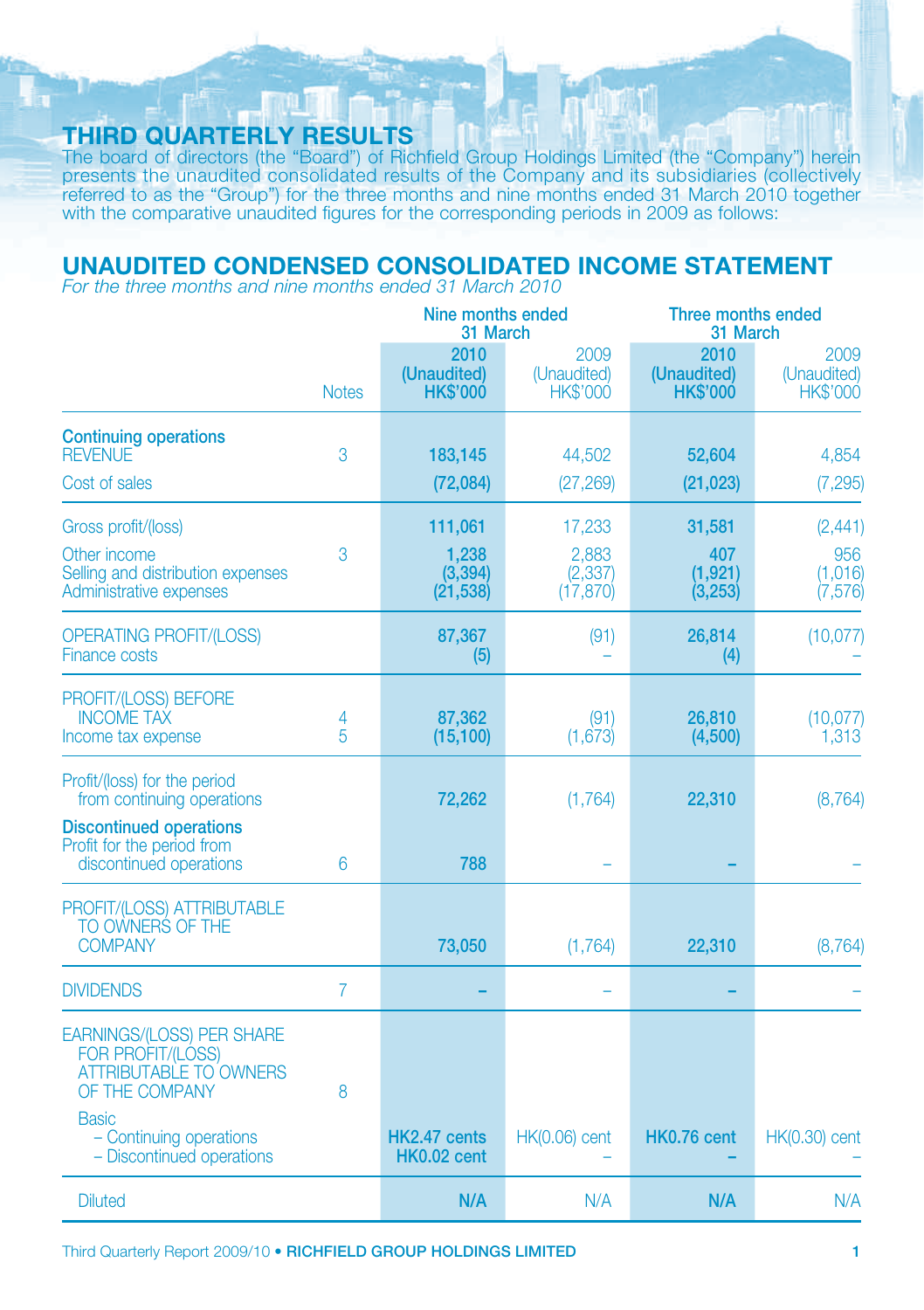### **UNAUDITED CONDENSED CONSOLIDATED STATEMENT OF COMPREHENSIVE INCOME**

For the three months and nine months ended 31 March 2010

|                                                                                                                  |                                        | Nine months ended<br>31 March          |                                        | Three months ended<br>31 March         |
|------------------------------------------------------------------------------------------------------------------|----------------------------------------|----------------------------------------|----------------------------------------|----------------------------------------|
|                                                                                                                  | 2010<br>(Unaudited)<br><b>HK\$'000</b> | 2009<br>(Unaudited)<br><b>HK\$'000</b> | 2010<br>(Unaudited)<br><b>HK\$'000</b> | 2009<br>(Unaudited)<br><b>HK\$'000</b> |
| Profit/(loss) for the period                                                                                     | 73,050                                 | (1,764)                                | 22,310                                 | (8, 764)                               |
| Other comprehensive income/<br>(expense)<br>Net fair value gain/(loss) on<br>available-for-sale financial assets | 92,279                                 | (7,221)                                | 25,727                                 | (5,320)                                |
| Total other comprehensive income/<br>(expense) for the period                                                    | 92,279                                 | (7,221)                                | 25,727                                 | (5,320)                                |
| Total comprehensive income/<br>(expense) attributable to:<br>Owners of the Company                               | 165,329                                | (8,985)                                | 48,037                                 | (14,084)                               |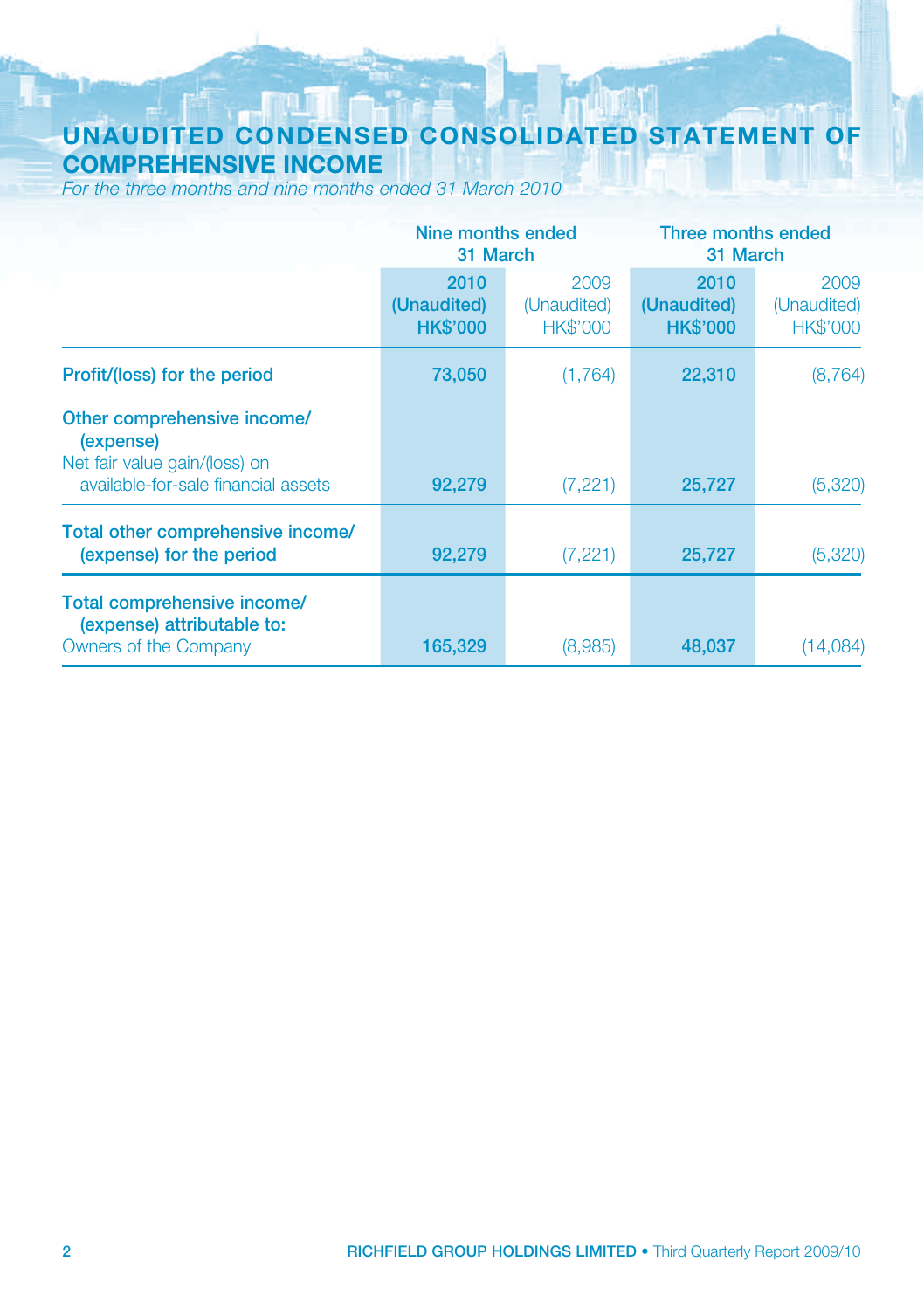# **UNAUDITED CONSOLIDATED STATEMENT OF CHANGES IN EQUITY**

For the nine months ended 31 March 2010

|                                                                                                               |                 | <b>Share</b>    |                 |                 |                 |
|---------------------------------------------------------------------------------------------------------------|-----------------|-----------------|-----------------|-----------------|-----------------|
|                                                                                                               | <b>Share</b>    | premium         | Revaluation     | Retained        |                 |
|                                                                                                               | capital         | account         | reserve         | profits         | Total           |
|                                                                                                               | (Unaudited)     | (Unaudited)     | (Unaudited)     | (Unaudited)     | (Unaudited)     |
|                                                                                                               | <b>HK\$'000</b> | <b>HK\$'000</b> | <b>HK\$'000</b> | <b>HK\$'000</b> | <b>HK\$'000</b> |
| At 1 July 2008                                                                                                | 29,285          | 747,769         |                 | 12,699          | 789,753         |
| Loss for the period<br>Other comprehensive expense:<br>Net fair value loss on<br>available-for-sale financial |                 |                 |                 | (1,764)         | (1,764)         |
| assets                                                                                                        |                 |                 | (7,221)         |                 | (7, 221)        |
| Total comprehensive expense                                                                                   |                 |                 |                 |                 |                 |
| for the period                                                                                                |                 |                 | (7, 221)        | (1,764)         | (8,985)         |
| Dividend paid                                                                                                 |                 | (20, 997)       |                 |                 | (20, 997)       |
| <b>Transactions with owners</b>                                                                               |                 | (20, 997)       |                 |                 | (20, 997)       |
| At 31 March 2009                                                                                              | 29,285          | 726,772         | (7,221)         | 10,935          | 759,771         |

|                                                                                                                | <b>Share</b><br>capital<br>(Unaudited)<br><b>HK\$'000</b> | <b>Share</b><br>premium<br>account<br>(Unaudited)<br><b>HK\$'000</b> | <b>Revaluation</b><br>reserve<br>(Unaudited)<br><b>HK\$'000</b> | <b>Retained</b><br>profits<br>(Unaudited)<br><b>HK\$'000</b> | <b>Total</b><br>(Unaudited)<br><b>HK\$'000</b> |
|----------------------------------------------------------------------------------------------------------------|-----------------------------------------------------------|----------------------------------------------------------------------|-----------------------------------------------------------------|--------------------------------------------------------------|------------------------------------------------|
| At 1 July 2009                                                                                                 | 29,285                                                    | 726,772                                                              | 3,444                                                           | 28,376                                                       | 787,877                                        |
| Profit for the period<br>Other comprehensive income:<br>Net fair value gain on<br>available-for-sale financial |                                                           |                                                                      |                                                                 | 73,050                                                       | 73,050                                         |
| assets                                                                                                         |                                                           |                                                                      | 92,279                                                          |                                                              | 92,279                                         |
| Total comprehensive income<br>for the period                                                                   |                                                           |                                                                      | 92,279                                                          | 73,050                                                       | 165,329                                        |
| Dividend paid                                                                                                  |                                                           | (10, 718)                                                            |                                                                 |                                                              | (10, 718)                                      |
| <b>Transactions with owners</b>                                                                                |                                                           | (10, 718)                                                            |                                                                 |                                                              | (10, 718)                                      |
| At 31 March 2010                                                                                               | 29,285                                                    | 716,054                                                              | 95,723                                                          | 101,426                                                      | 942,488                                        |

Third Quarterly Report 2009/10 **• RICHFIELD GROUP HOLDINGS LIMITED 3**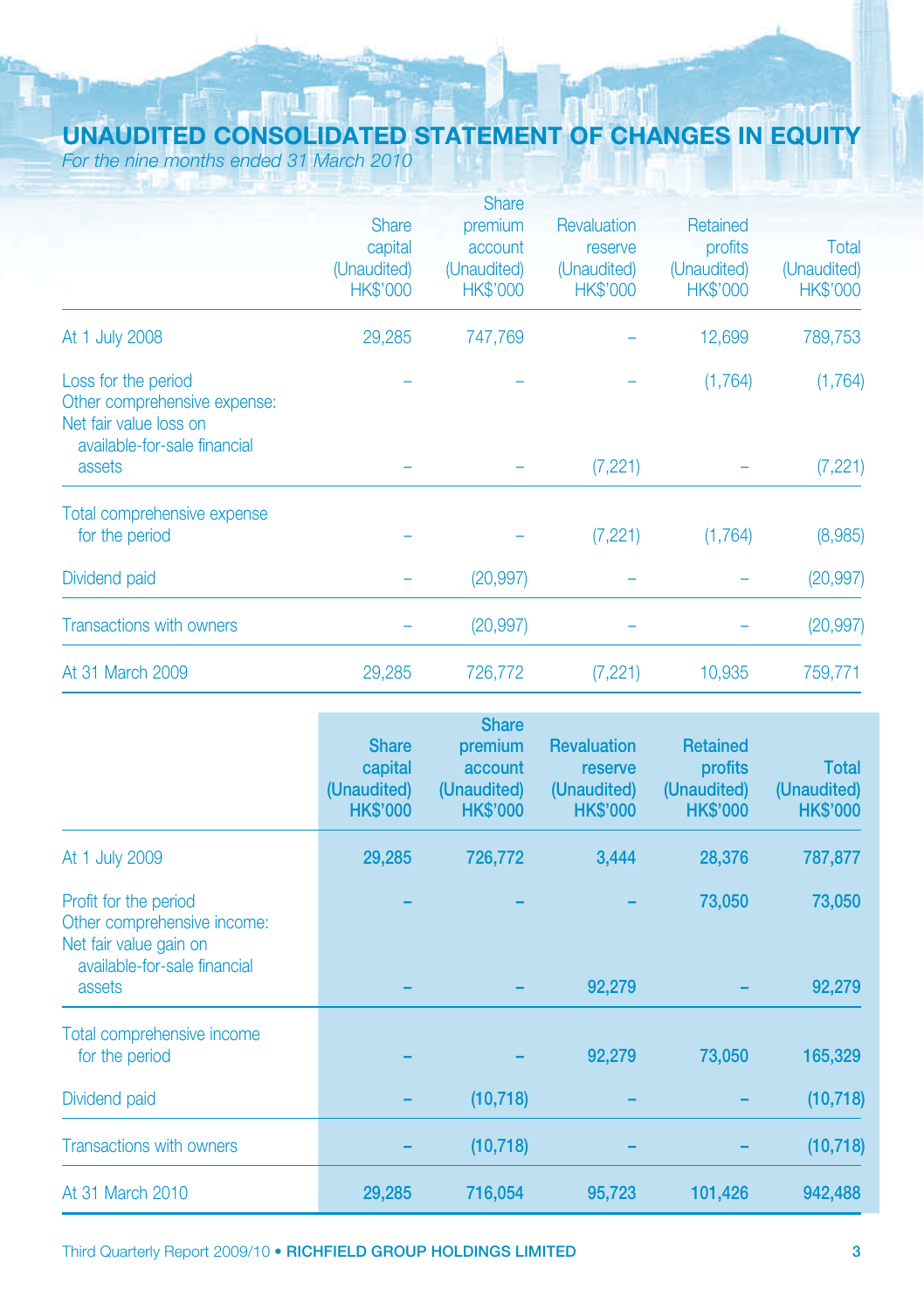## **NOTES TO UNAUDITED CONDENSED CONSOLIDATED FINANCIAL STATEMENTS**

#### *1. GENERAL INFORMATION*

Richfield Group Holdings Limited (the "Company") was incorporated in the Cayman Islands on 10 January 2002 as an exempted company with limited liability under the Companies Law (2001 Second Revision) of the Cayman Islands. The address of its registered office is Cricket Square, Hutchins Drive, P.O. Box 2681, Grand Cayman KY1-1111, Cayman Islands and its principal place of business is Unit 1209, 12th Floor, Silvercord Tower 2, 30 Canton Road, Tsim Sha Tsui, Hong Kong. The Company's shares are listed on The Growth Enterprise Market ("GEM") of The Stock Exchange of Hong Kong Limited (the "Stock Exchange").

The principal activity of the Company is investment holding. The subsidiaries (together with the Company referred to as the "Group") are principally engaged in provision of property brokerage services, provision of schemes for property consolidation, assembly and redevelopment and property trading in Hong Kong (the "Property Assembly and Brokerage Business"). The Group has suspended the businesses of trading of recycled computers from 1 September 2009. The business of trading of bags and accessories was disposed of to an independent third party on 13 November 2009 which is now accounted for as the discontinued operations.

#### *2. BASIS OF PREPARATION*

The unaudited condensed consolidated results of the Group for the nine months ended 31 March 2010 (the "Condensed Financial Report") have been prepared in accordance with Hong Kong Financial Reporting Standards issued by the Hong Kong Institute of Certified Public Accountants (the "HKICPA") and the applicable disclosure requirements of the Rules Governing the Listing of Securities on the GEM of the Stock Exchange.

The Condensed Financial Report should be read in conjunction with the annual financial statements of the Company for the 15 months ended 30 June 2009 (the "2009 Annual Financial Statements").

The preparation of the Condensed Financial Report requires management to make judgements, estimates and assumptions that affect the application of policies and reported amounts of assets and liabilities, income and expenses on a year to date basis. Actual results may differ from these estimates.

The Condensed Financial Report have been prepared under the historical cost convention, except for financial assets at fair value through profit or loss and available-for-sale financial assets which are stated at fair value.

The Condensed Financial Report are presented in Hong Kong Dollars ("HK\$") which is also the functional currency of the Company and all values are rounded to the nearest thousand ("HK\$'000") unless otherwise stated.

The accounting policies and methods of computation adopted in the preparation of the Condensed Financial Report are consistent with those adopted in the 2009 Annual Financial Statements.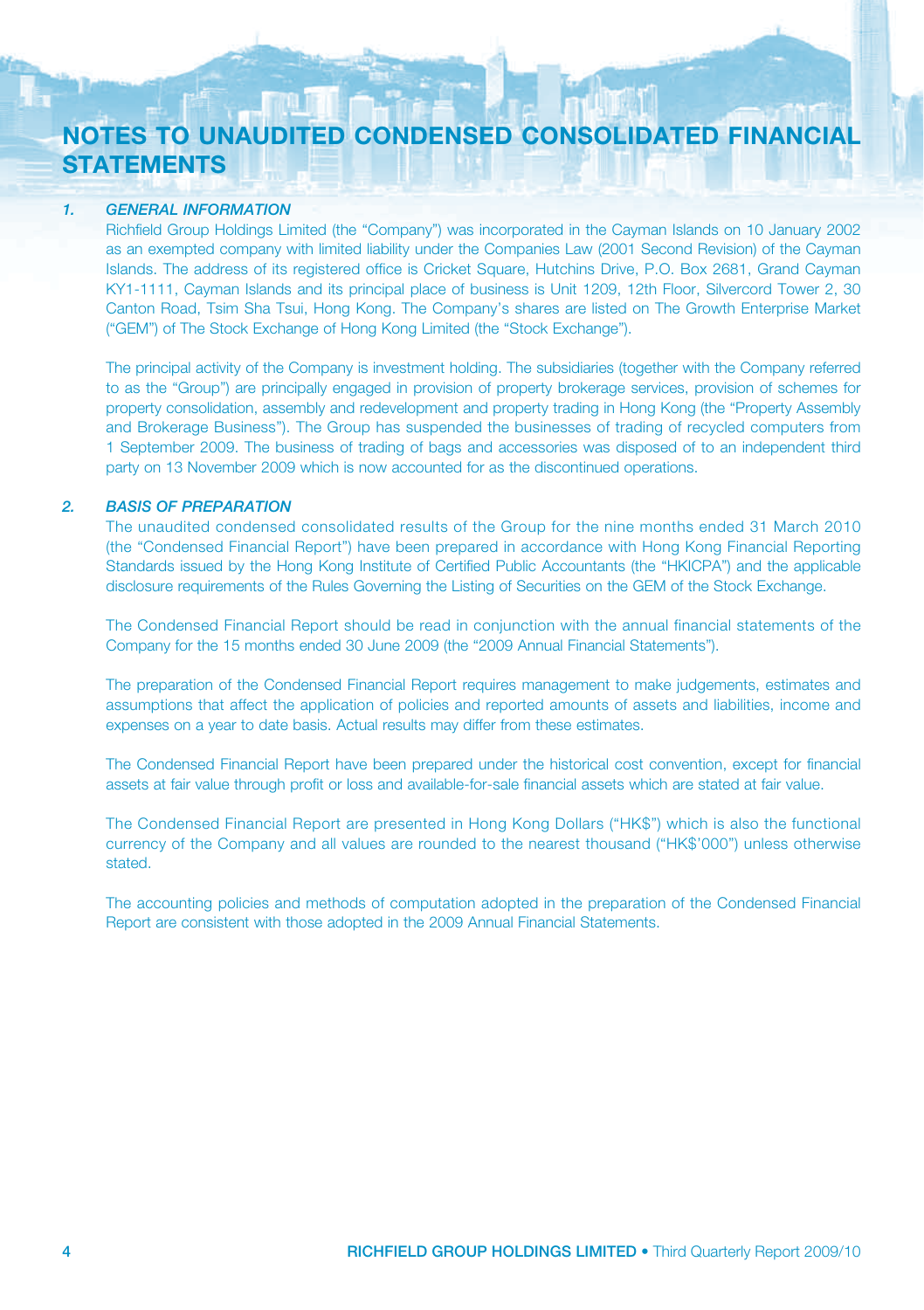#### *3. REVENUE AND OTHER INCOME*

Revenue represents the net invoiced value of goods sold and net value of services rendered, after allowances for returns and trade discounts. All significant transactions amongst the companies comprising the Group have been eliminated on consolidation. Revenue and other income recognised during the period is as follows:

|                                                                                         | Nine months ended<br>31 March          |                                        | Three months ended<br>31 March         |                                        |
|-----------------------------------------------------------------------------------------|----------------------------------------|----------------------------------------|----------------------------------------|----------------------------------------|
|                                                                                         | 2010<br>(Unaudited)<br><b>HK\$'000</b> | 2009<br>(Unaudited)<br><b>HK\$'000</b> | 2010<br>(Unaudited)<br><b>HK\$'000</b> | 2009<br>(Unaudited)<br><b>HK\$'000</b> |
| Revenue<br>Commission income<br>Sales of properties<br>Sales of goods                   | 166,022<br>15,000<br>2,123             | 31,526<br>12,976                       | 52,604                                 | 61<br>4,793                            |
|                                                                                         | 183,145                                | 44,502                                 | 52,604                                 | 4,854                                  |
| Other income<br>Interest income<br>Fair value gain on financial<br>assets at fair value | 595                                    | 2,183                                  | 12                                     | 811                                    |
| through profit or loss, net<br>Dividend income<br><b>Sundry income</b>                  | 362<br>281                             | 465<br>235                             | 330<br>65                              | 134<br>11                              |
|                                                                                         | 1,238                                  | 2,883                                  | 407                                    | 956                                    |
|                                                                                         | 184,383                                | 47,385                                 | 53,011                                 | 5,810                                  |

Certain comparative figures have been reclassified to conform with the current period's presentation of the result report.

#### *4. PROFIT/(LOSS) BEFORE INCOME TAX*

The Group's profit/(loss) before income tax is arrived at after charging the following:

|                                                                                                  | Nine months ended<br>31 March          |                                        | Three months ended<br>31 March         |                                        |
|--------------------------------------------------------------------------------------------------|----------------------------------------|----------------------------------------|----------------------------------------|----------------------------------------|
|                                                                                                  | 2010<br>(Unaudited)<br><b>HK\$'000</b> | 2009<br>(Unaudited)<br><b>HK\$'000</b> | 2010<br>(Unaudited)<br><b>HK\$'000</b> | 2009<br>(Unaudited)<br><b>HK\$'000</b> |
| Fair value loss on financial assets at fair value<br>through profit or loss, net<br>Depreciation | -<br>874                               | 5,156<br>442                           | -<br>416                               | 1,707<br>164                           |

#### *5. INCOME TAX EXPENSE*

Hong Kong profits tax has been provided at the rate of 16.5% (three and nine months ended 31 March 2009: 16.5%) on the estimated assessable profit arising in Hong Kong for the current period.

Deferred tax had not been provided for the Group because the Group had no significant temporary differences at the reporting date (31 March 2009: Nil).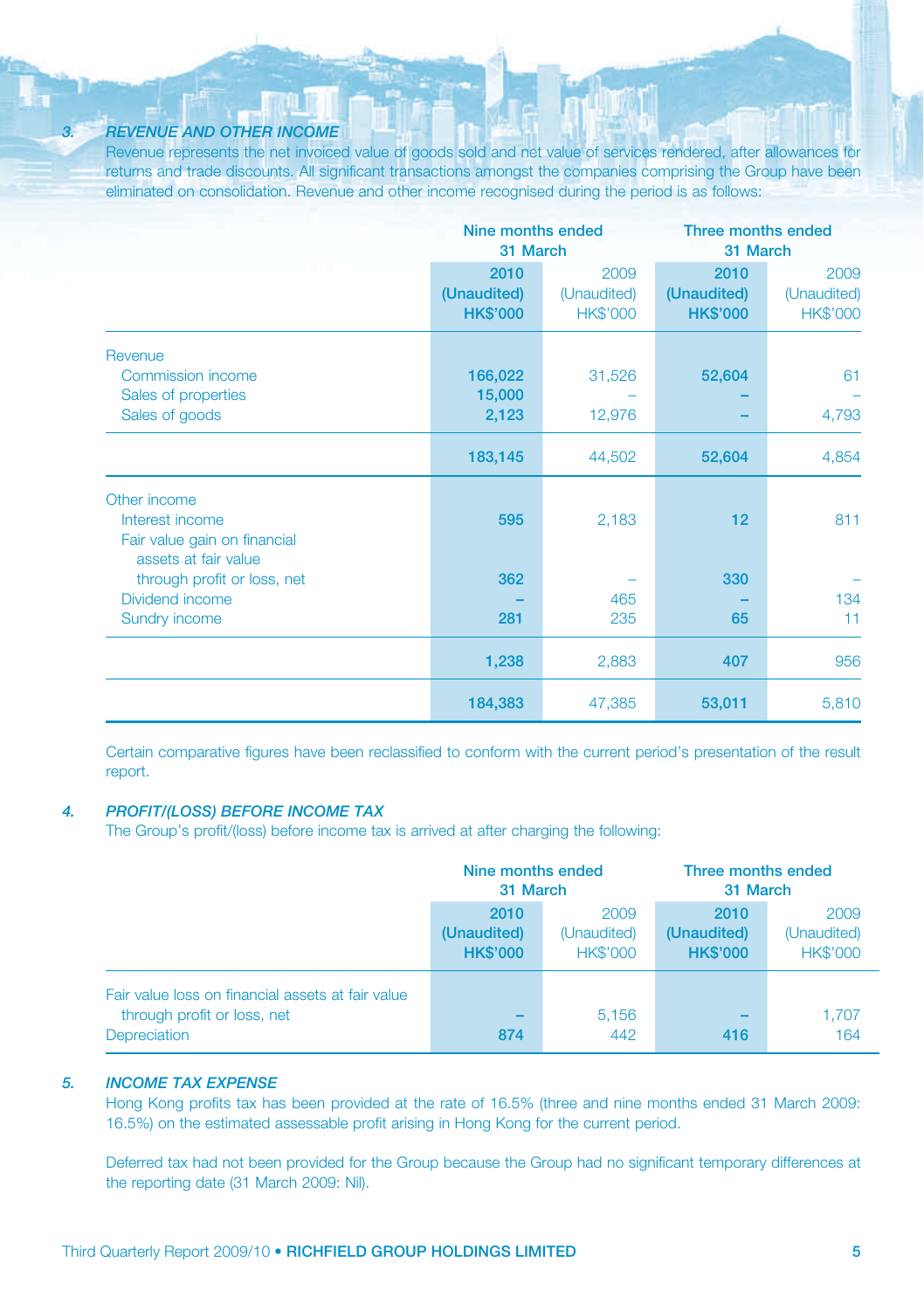#### *6. DISCONTINUED OPERATIONS*

As mentioned in note 1, the business of trading of bags and accessories was disposed of to an independent third party on 13 November 2009. As this business had been suffering persistent losses and there will be no significant improvement in the near future, the Group entered into a sale and purchase agreement on 13 November 2009 to dispose of this business to an independent third party and the disposal was completed on the same date. This business is presented as the discontinued operations in accordance with HKFRS 5.

Profit for the period from the discontinued operations is analysed as follows:

|                                                                                             | Nine months ended<br>31 March          |                                        | Three months ended<br>31 March         |                                        |
|---------------------------------------------------------------------------------------------|----------------------------------------|----------------------------------------|----------------------------------------|----------------------------------------|
|                                                                                             | 2010<br>(Unaudited)<br><b>HK\$'000</b> | 2009<br>(Unaudited)<br><b>HK\$'000</b> | 2010<br>(Unaudited)<br><b>HK\$'000</b> | 2009<br>(Unaudited)<br><b>HK\$'000</b> |
| Profit for the period:<br>Discontinued trading of bags and<br>accessories business (note a) |                                        |                                        |                                        |                                        |
| Gain on disposals                                                                           | 788                                    |                                        |                                        |                                        |
| Profit for the period from the discontinued<br>operations                                   | 788                                    |                                        |                                        |                                        |

#### Note a:

An analysis of the results of the discontinued operations included in the consolidated income statement is as follows:

|                                                     | Nine months ended<br>31 March          |                                        | Three months ended<br>31 March         |                                        |
|-----------------------------------------------------|----------------------------------------|----------------------------------------|----------------------------------------|----------------------------------------|
|                                                     | 2010<br>(Unaudited)<br><b>HK\$'000</b> | 2009<br>(Unaudited)<br><b>HK\$'000</b> | 2010<br>(Unaudited)<br><b>HK\$'000</b> | 2009<br>(Unaudited)<br><b>HK\$'000</b> |
| Revenue<br>General and administrative expenses      |                                        |                                        |                                        |                                        |
| Loss for the period from discontinued<br>operations |                                        |                                        |                                        |                                        |

#### *7. DIVIDENDS*

The Board does not recommend the payment of an interim dividend for the three months and the nine months ended 31 March 2010 (three months and nine months ended 31 March 2009: Nil).

Dividend payable to owners attributable to the previous financial period, approved and paid during the interim period of HK0.366 cent per share.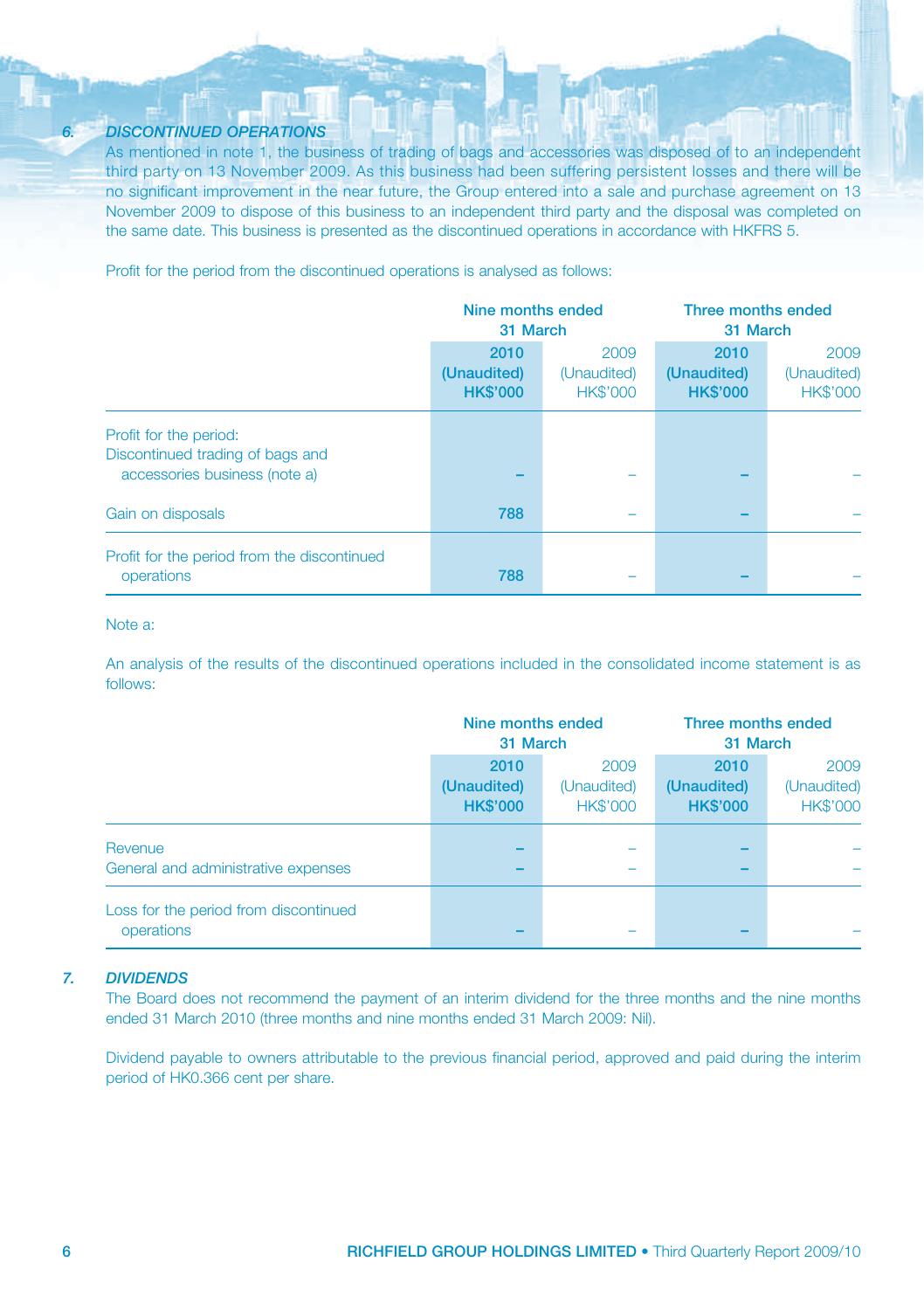#### *8. EARNINGS/(LOSS) PER SHARE*

The calculation of basic earnings/(loss) per share is based on the following:

|                                                                                                              | Nine months ended<br>31 March |                     | Three months ended<br>31 March |                     |
|--------------------------------------------------------------------------------------------------------------|-------------------------------|---------------------|--------------------------------|---------------------|
|                                                                                                              | 2010<br>(Unaudited)           | 2009<br>(Unaudited) | 2010<br>(Unaudited)            | 2009<br>(Unaudited) |
| Profit/(loss) for the period, attributable to<br>owners of the Company (HK\$'000)                            |                               |                     |                                |                     |
| - from continuing operations<br>- from discontinued operations                                               | 72,262<br>788                 | (1,764)             | 22,310                         | (8,764)             |
|                                                                                                              | 73,050                        | (1,764)             | 22,310                         | (8, 764)            |
| Weighted average number of ordinary shares<br>in issue ('000)                                                | 2,928,500                     | 2,928,500           | 2,928,500                      | 2,928,500           |
| Basic earnings/(loss) per share (HK cents)<br>- from continuing operations<br>- from discontinued operations | 2.47<br>0.02                  | (0.06)              | 0.76                           | (0.30)              |
|                                                                                                              | 2.49                          | (0.06)              | 0.76                           | (0.30)              |

Diluted earnings per share from continuing operations and from discontinued operations for the three months and the nine months ended 31 March 2010 and the corresponding periods in 2009 are not presented as no dilutive events existed during those periods.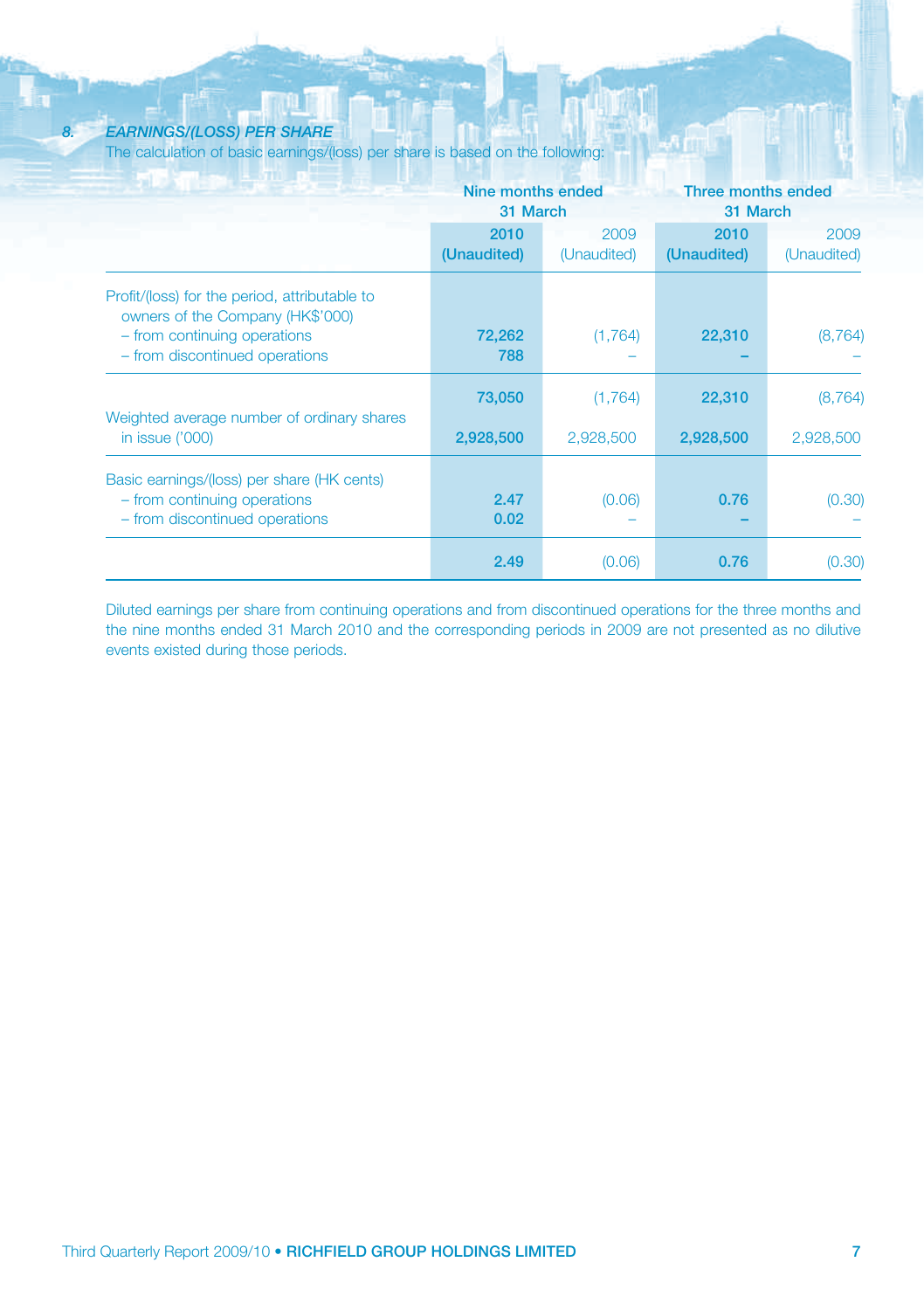### **MANAGEMENT DISCUSSION AND ANALYSIS**

The Group is principally engaged in provision of property brokerage services, carrying out schemes for property consolidation, assembly and redevelopment, property trading in Hong Kong. The Group has suspended the business of trading of recycled computers from 1 September 2009. The business of trading of bags and accessories was disposed of to an independent third party on 13 November 2009.

The Group is also currently engaged in property assembly schemes for approximately 220 redevelopment projects in Hong Kong. Those engaged projects are all residential and commercial properties which are located in Hong Kong Island and Kowloon.

### **FINANCIAL REVIEW**

#### **RESULTS**

During the nine months ended 31 March 2010, the Group recorded a turnover of approximately HK\$183,145,000, representing an increase of approximately 312% compared with the corresponding period last year of approximately HK\$44,502,000. The increase in turnover was mainly attributed to the increase in turnover of the Property Assembly and Brokerage Business. In respect of the Property Assembly and Brokerage Business, it contributes approximately HK\$181,022,000 to the turnover of the Group for the period and this represents an increase of approximately 474% compared with the corresponding period last year of approximately HK\$31,526,000 because of the completion of more property assembly projects during the period due to the improved market condition in Hong Kong property market since the mid of 2009.

Profit before income tax of the Group, including the results of the discontinued operations, for the nine months ended 31 March 2010 was approximately HK\$88,150,000, while a loss before income tax of approximately HK\$91,000 was recorded for the corresponding period last year. Due to the increase of turnover for the nine months ended 31 March 2010, profit attributable to owners of the Company for the period was increased to approximately HK\$73,050,000 compared with the loss attributable to owners of the Company of approximately HK\$1,764,000.

### **BUSINESS REVIEW**

During the nine months ended 31 March 2010, as the economy and property market were improved gradually due to the improvement of market sentiment, the Group continued to expand its core business, the provision of property assembly, brokerage and trading of property. Turnover from the Property Assembly and Brokerage Business for the nine months ended 31 March 2010 was approximately HK\$181,022,000, representing an increase of approximately 474% (nine months ended 31 March 2009: approximately HK\$31,526,000). Operating profit for the Property Assembly and Brokerage Business was approximately HK\$90,148,000 which was increased by approximately 1,089% compared with that of approximately HK\$7,581,000 for the corresponding period last year.

During the period under review, the Group has completed 14 assembly projects, which are mainly located in the densely populated areas in Hong Kong Island and Kowloon, such as Causeway Bay, Mid-Levels, Western District, Mongkok, Aberdeen and Tai Kok Tsui, etc., with the total contract sum and the total gross profit of approximately HK\$4,003,900,000 and approximately HK\$133,000,000 respectively.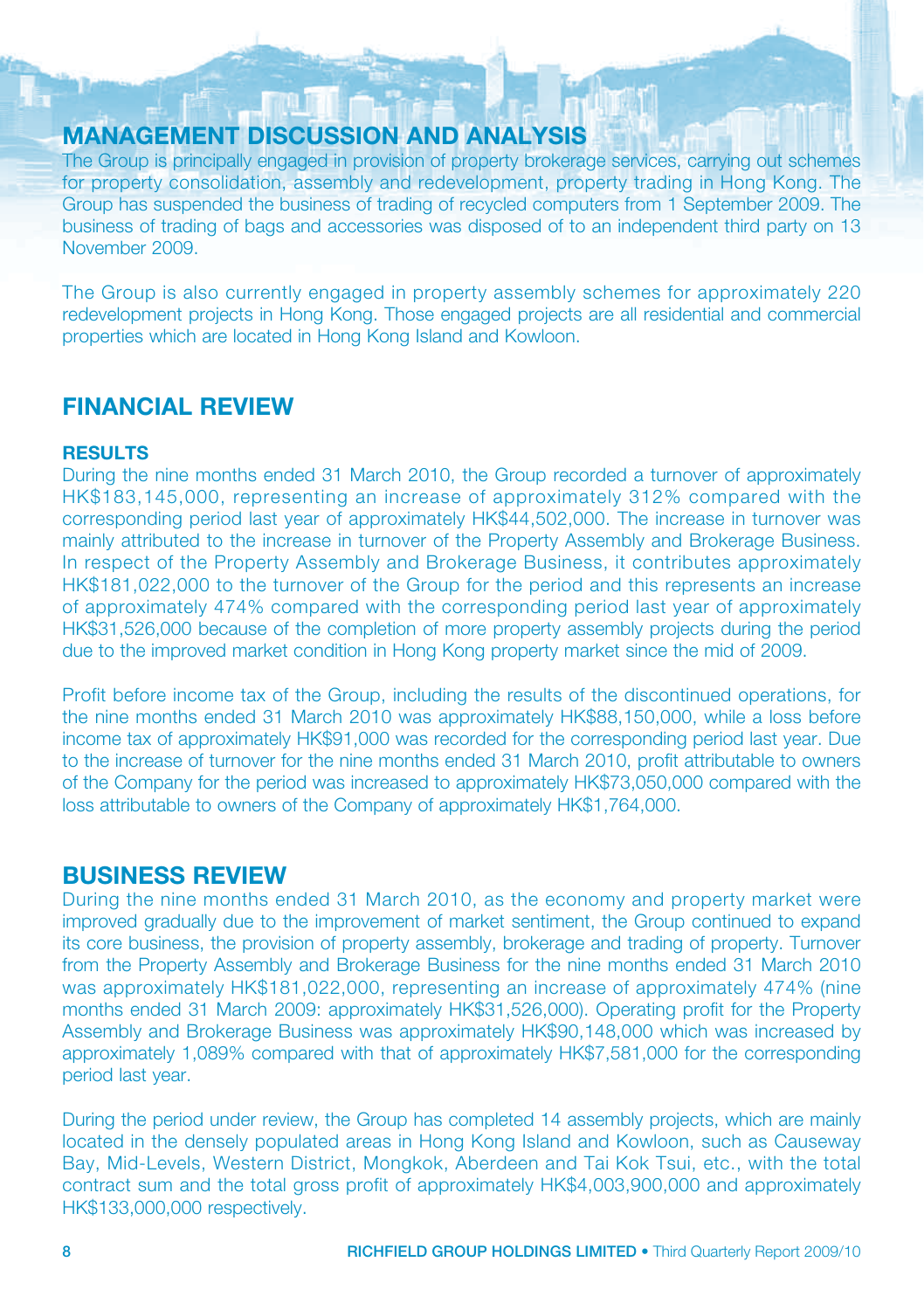As at 31 March 2010, the Group had approximately 220 property assembly projects in progress with a total site area of approximately 2,700,000 square feet. Among those projects in progress, approximately 110 projects are located in Hong Kong Island, mainly in the Mid-Levels, Sheung Wan, North Point, Causeway Bay, Western District, Wanchai, Shau Kei Wan, Quarry Bay and Aberdeen, etc.. Approximately 110 projects are located in Kowloon, mainly in Tsim Sha Tsui, Sham Shui Po, Mong Kok, Tai Kok Tsui, Ho Man Tin, Hunghom, To Kwa Wan and Kowloon City, etc..

The business of trading of recycled computers contributed approximately HK\$2,123,000 to the Group's turnover for the nine months ended 31 March 2010, representing approximately 1% of the Group's turnover for the reporting period and a substantial decrease compared with the corresponding period last year (nine months ended 31 March 2009; approximately HK\$12,976,000). An operating loss in this segment of approximately HK\$1,471,000 was recorded for the reporting period. Because of the unsatisfactory results, the Group has suspended the business of the trading of recycled computers from 1 September 2009 and would consider to terminate if the loss persisted. There was no turnover for the business of trading of bag and accessories during the nine months ended 31 March 2010. The business of trading of bag and accessories was disposed of to an independent third party on 13 November 2009.

### **CAPITAL STRUCTURE**

There is no material change in capital structure of the Company during the nine months ended 31 March 2010.

### **PROSPECTS**

The Hong Kong property market rebounded gradually since the first quarter of year 2009 due to the improvement of market sentiment and low interest rate environment. It fostered a favorable business environment to the Group. With the prospering property market, the property developers are more aggressive in building up their land reserve to cater for future demand. In view of the limited supply of land in Hong Kong, property assembly for redevelopment purpose would be one of the major sources of land supply to the developers. The demand for the Group's high-quality property assembly projects, especially in urban district, has been increased significantly.

At present, there are about 40,000 buildings which are 40 years' old or above. Among which 8% are over 50 years' old. In the 60's, Hong Kong experienced rapid population and economic growth, which triggered a building boom and massive urban expansion. Due to premature construction technology and without constant maintenance, buildings rapidly deteriorate and decline into slums. The problem of ageing and decaying buildings is most serious in older urban areas, and these areas include Sham Shui Po, Kwun Tong, Mongkok, Western District, Sau Kei Wan, Aberdeen and To Kwa Wan, etc. In view of this, the government policies are expected to be more favourable to the redevelopment. The Legislative Council has passed a controversial bill to lower the sales threshold needed to 80% from the present 90% for all buildings aged 50 or above to trigger compulsory acquisitions of all units in redevelopment project from 1 April 2010. Such changes would greatly facilitate private sector participation in urban renewal, thus provide more opportunities to the Group in acquiring full ownership of target properties.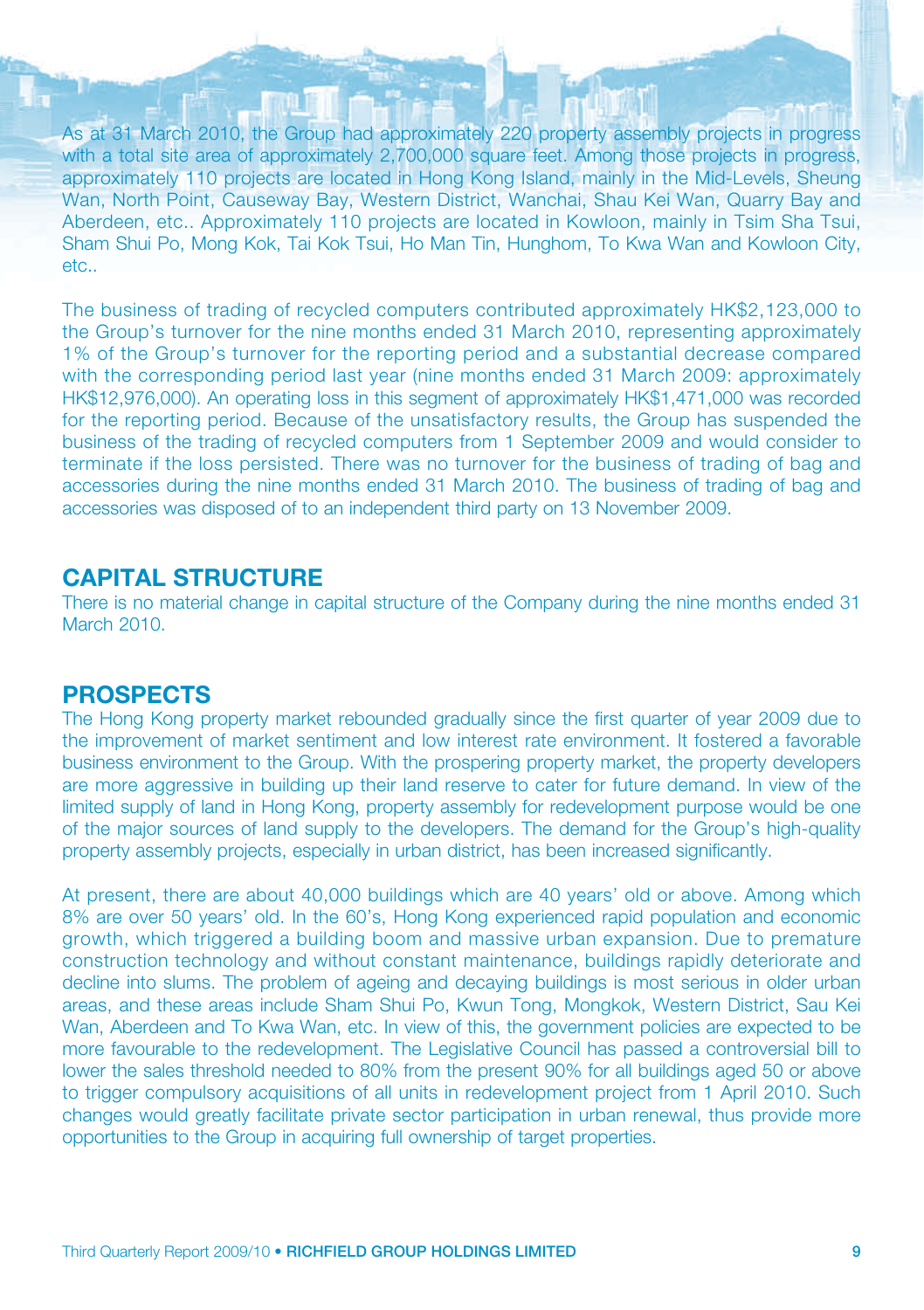Notwithstanding the uncertainty on recovery of the global economy, the Group remains optimistic in property assembly and brokerage business. The Group is dedicated to develop strategically in the property assembly and brokerage business and actively seeking opportunities for premium property assembly projects so as to drive the growth of the Group.

In respect of the trading businesses of bags and accessories and recycled computers, profit margin and turnover are expected to be tumbled in the forthcoming future due to keen competition and surge of operating costs. Since both businesses are not the core businesses of the Group, the Group has suspended these businesses from 1 September 2009 and has directed the resources to development of the business of property assembly and brokerage. The business of trading of bags and accessories was disposed of to an independent third party on 13 November 2009.

### **CONNECTED TRANSACTION**

There were no significant connected party transactions entered into by the Group for the nine months ended 31 March 2010.

### **SHARE OPTIONS**

During the nine months ended 31 March 2010, no share option was granted, exercised or lapsed under the share option scheme adopted on 21 May 2002.

### **DIRECTORS' AND CHIEF EXECUTIVES' INTERESTS AND SHORT POSITION IN THE SHARES, UNDERLYING SHARES AND DEBENTURES OF THE COMPANY OR ANY ASSOCIATED CORPORATION**

As at 31 March 2010, the interests and short positions of the directors and chief executives of the Company in the shares, underlying shares and debentures of the Company or any of its associated corporations (within the meaning of Part XV of the Securities and Futures Ordinance (Cap. 571, Laws of Hong Kong) ("SFO")) which were required to be notified to the Company and the Stock Exchange pursuant to Divisions 7 and 8 of Part XV of the SFO (including interests or short positions which they were taken or deemed to have under such provisions of the SFO) or as recorded in the register required to be kept by the Company under Section 352 of the SFO or otherwise notified to the Company and the Stock Exchange pursuant to the required standards of dealings by directors as referred to in Rules 5.46 of the GEM Listing Rules, were as follows:

|                                          | <b>Number of Shares</b>     |                       |               | Approximate                   |  |
|------------------------------------------|-----------------------------|-----------------------|---------------|-------------------------------|--|
| <b>Director</b>                          | <b>Personal</b><br>interest | Corporate<br>interest | Total         | percentage of<br>shareholding |  |
| Mr. Pong Wai San, Wilson<br>("Mr. Ponq") | 352.176,000                 | 936,794,000<br>(Note) | 1.288.970.000 | 44.01%                        |  |

Note: These shares are beneficially owned by Virtue Partner Group Limited, a company wholly owned by Mr. Pong.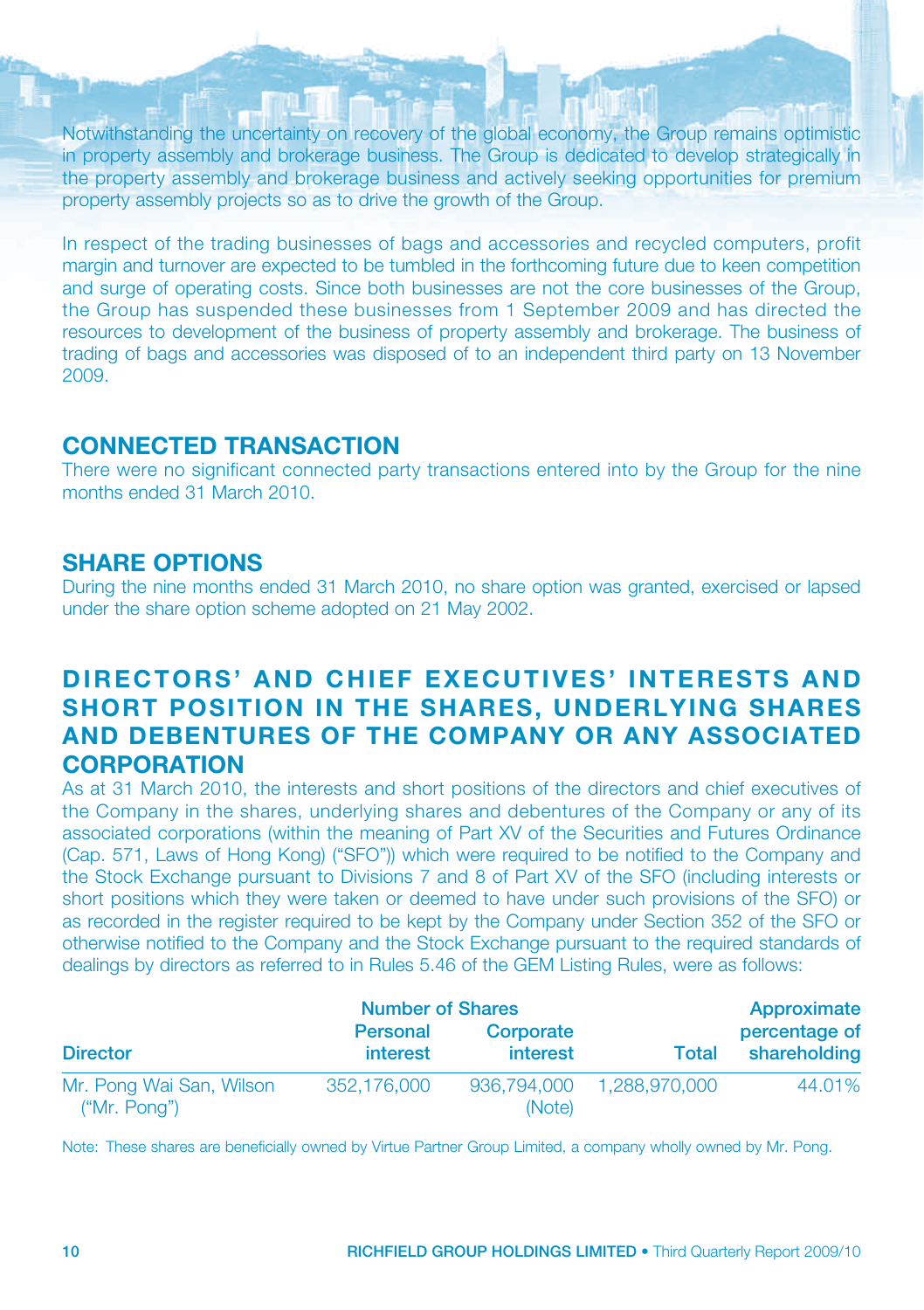#### All the interests disclosed above represent long position in the shares of the Company.

Save as disclosed above, as at 31 March 2010, none of the directors and chief executives of the Company had any other interests or short positions in any shares, underlying shares or debentures of the Company or any of its associated corporation (within the meaning of Part XV of the SFO) which were required to be notified to the Company and the Stock Exchange pursuant to Divisions 7 and 8 of Part XV of the SFO (including interests or short positions which they were taken or deemed to have under such provisions of the SFO), or which were required to be recorded in the register kept by the Company under Section 352 of the SFO or otherwise notified to the Company and the Stock Exchange pursuant to Rules 5.46 of the GEM Listing Rules.

### **SUBSTANTIAL SHAREHOLDERS' INTERESTS IN SHARES**

As at 31 March 2010, other than the interests of certain directors and chief executive of the Company as disclosed under the section headed "Directors' and chief executives' interests and short positions in the shares, underlying shares and debentures of the company or any associated corporation" above, the interest or short positions of person in the shares and underlying shares and debentures of the Company which would fall to be disclosed to the Company under the provisions of Divisions 2 and 3 of Part XV of the SFO or, who is, directly or indirectly, interested in 5% or more of the nominal value of any class of share capital carrying rights to vote in all circumstances at general meetings of any other members of the Group, or any other substantial shareholders whose interests or short positions were recorded in the register required to be kept by the Company under Section 336 of the SFO were as follows:

| Name of shareholder                                 | Capacity in which<br>shares are held  | Number of<br><b>issued shares</b> | Percentage of<br>the issued<br>share capital |
|-----------------------------------------------------|---------------------------------------|-----------------------------------|----------------------------------------------|
| Ms. Tung Ching Yee, Helena<br>(Note 1)              | <b>Family interest</b>                | 1,288,970,000                     | 44.01%                                       |
| <b>Virtue Partner Group Limited</b><br>(Note 2)     | Beneficial owner                      | 936,794,000                       | 31.99%                                       |
| Richfield (Holdings) Limited<br>(Note 3)            | Beneficial owner                      | 760,000,000                       | 25.95%                                       |
| Mr. Au Wing Wah ("Mr. Au")<br>(Note 3)              | Interest in controlled<br>corporation | 760,000,000                       | 25.95%                                       |
| Vastwood Limited (Note 3)                           | Beneficial owner                      | 760,000,000                       | 25.95%                                       |
| <b>Richfield Group Holdings</b><br>Limited (Note 3) | Interest in controlled<br>corporation | 760,000,000                       | 25.95%                                       |
| Ms. Kong Pik Fan (Note 4)                           | <b>Family interest</b>                | 760,000,000                       | 25.95%                                       |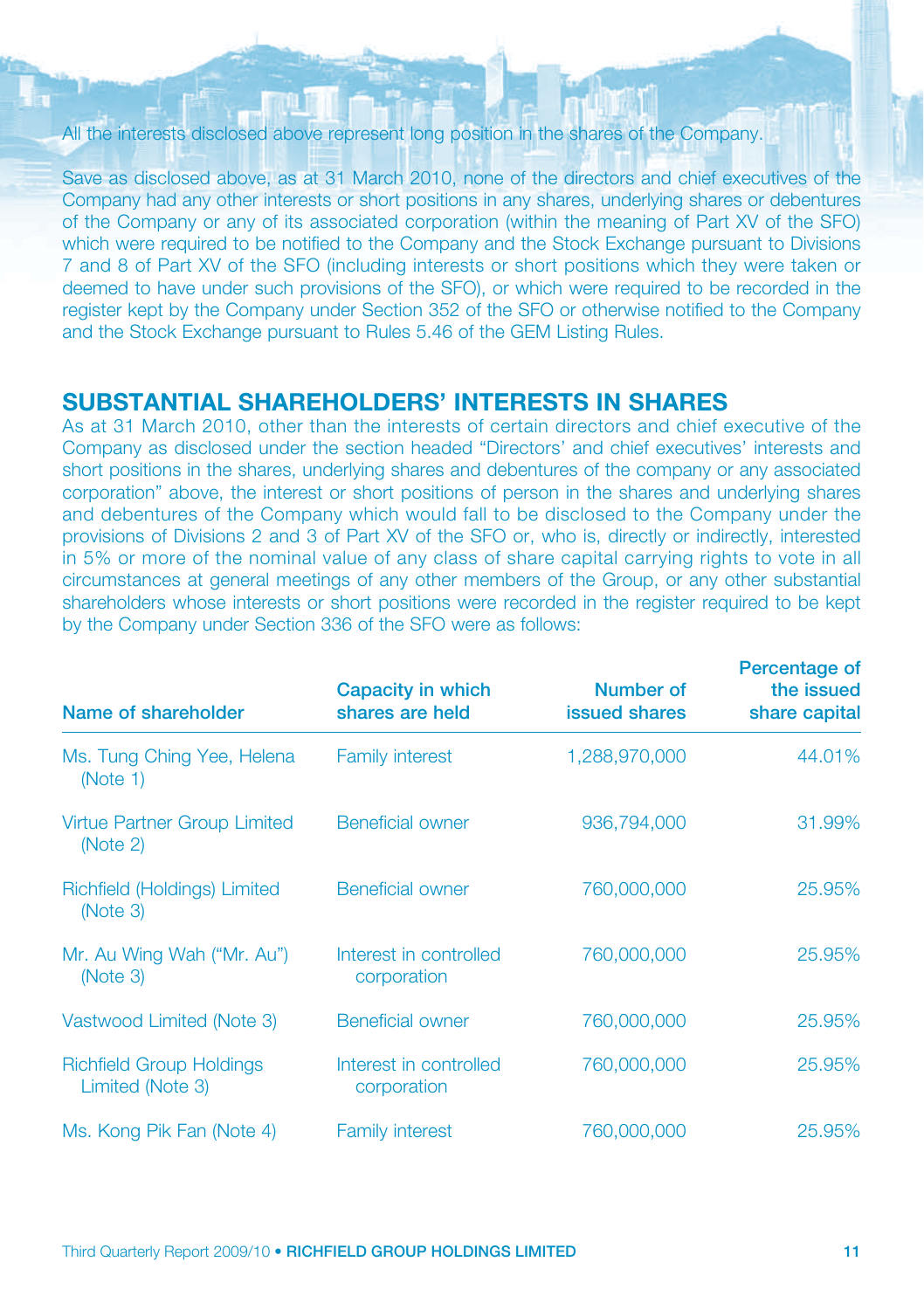- 1. Ms. Tung Ching Yee, Helena is the wife of Mr. Pong and accordingly deemed to be interested in the shares beneficially owned by Mr. Pong in his own capacity and through his controlled corporation, Virtue Partner Group Limited, under SFO.
- 2. These shares are beneficially owned by Virtue Partner Group Limited, a company wholly owned by Mr. Pong.
- 3. These shares are beneficially owned by Richfield (Holdings) Limited, a company wholly owned by Mr. Au, and therefore Mr. Au deemed to be interested in the shares owned by Richfield (Holdings) Limited, under SFO. On 12 June 2008, Richfield (Holdings) Limited as a chargor has executed a share charge in favour of Vastwood Limited, a wholly-owned subsidiary of Richfield Group Holdings Limited, as a chargee in respect of the fixed charge over these 760,000,000 shares. Therefore, Richfield Group Holdings Limited deemed to be interested in the shares owned by Vastwood Limited under SFO.
- 4. Ms. Kong Pik Fan is the wife of Mr. Au and accordingly deemed to be interested in the shares beneficially owned by Mr. Au in his own capacity and through his controlled corporation, Richfield (Holdings) Limited, under SFO.

All the interests disclosed above represent long position in shares of the Company.

Save as disclosed above, as at 31 March 2010, the directors of the Company were not aware of any other person (other than the directors and chief executive of the Company) who had an interest or short position in the shares or underlying shares of the Company which would fall to be disclosed to the Company under the provisions of Divisions 2 and 3 of Part XV of the SFO or, who is, directly or indirectly, interested in 5% or more of the nominal value of any class of share capital carrying rights to vote in all circumstances at general meetings of any other members of the Group, or any other substantial shareholders whose interests or short positions were recorded in the register required to be kept by the Company under Section 336 of the SFO.

### **DIRECTOR'S RIGHTS TO ACQUIRE SHARE OR DEBENTURES**

Apart from as disclosed under the heading "Directors' and chief executives' interests and short positions in the shares, underlying shares and debentures of the company or any associated corporation" above, at no time during the reporting period were rights to acquire benefits by means of the acquisition of shares in or debentures of the Company or of any other body corporate granted to any directors or their respective spouse or children under 18 years of age, or were any such rights exercised by them; or was the Company, its holding company or any of its subsidiaries a party to any arrangements to enable the directors, their respective spouse or children under 18 years of age to acquire such rights in the Company or any other body corporate.

### **PURCHASE, REDEMPTION OR SALE OF THE LISTED SECURITIES OF THE COMPANY**

Neither the Company, nor any of its subsidiaries has purchased, redeemed or sold any of the Company's listed shares during the nine months ended 31 March 2010.

Notes: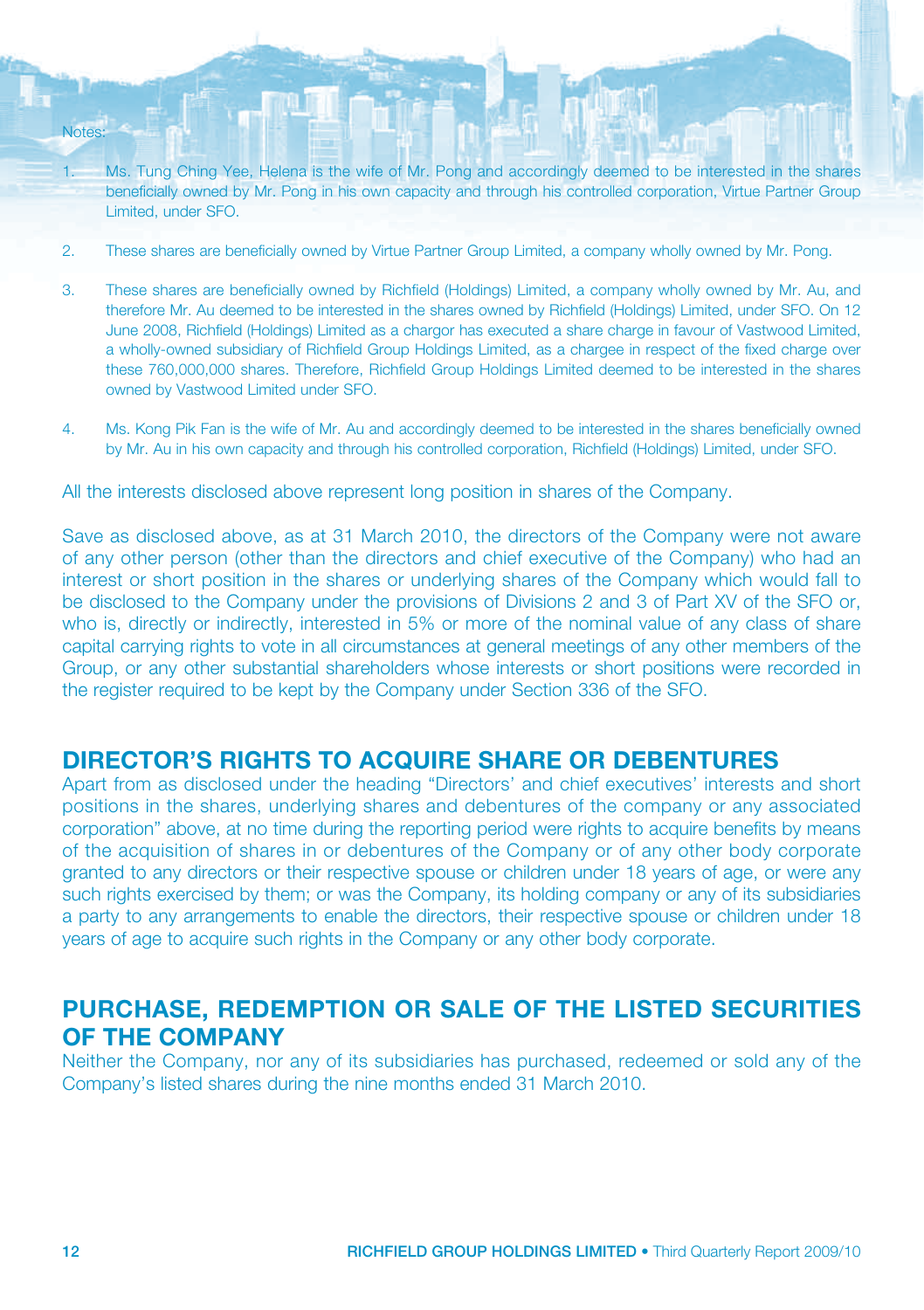### **DIRECTOR'S INTERESTS IN COMPETING INTERESTS**

As at the date of this report, none of the directors, the management shareholders of the Company and their respective associates (as defined in the GEM Listing Rules) had any interest in a business which causes or may cause a significant competition with the business of the Group and any other conflicts of interest which any such person has or may have with the Group.

### **CODE OF CONDUCT REGARDING SECURITIES TRANSACTIONS BY DIRECTORS**

The Company has adopted a code of conduct regarding securities transactions by directors on terms no less exacting than the required standard of dealings set out in Rules 5.48 to 5.67 of the GEM Listing Rules. Having made specific enquiry of all directors, the Company was not aware of any non-compliance with such required standard of dealings and its code of conduct regarding securities transactions by directors throughout the nine months ended 31 March 2010.

### **CORPORATE GOVERNANCE PRACTICES**

The Company has adopted the code provisions set out in the Code on Corporate Governance Practices (the "Code") as set out in Appendix 15 of the GEM Listing Rules. The Company has complied with the code provisions set out in the Code throughout the nine months ended 31 March 2010, except for the deviations that (i) Mr. Li Chi Chung, the non-executive director of the Company, was appointed without specific term of service since no appointment letter has been entered between Mr. Li and the Company but his appointment is subject to retirement by rotation and offers himself for re-election in accordance with the articles of association of the Company; and (ii) the post of Chairman has been vacant since the resignation of Mr. Pong on 5 February 2008. If candidate with suitable skill and experience is identified within or outside the Group, the Company will make necessary arrangement for the new appointment at appropriate time.

### **PRE-EMPTIVE RIGHTS**

There are no provisions for pre-emptive rights under the Company's Articles of Association, or the laws of the Cayman Islands, which would oblige the Company to offer new shares on a pro rata basis to existing shareholders.